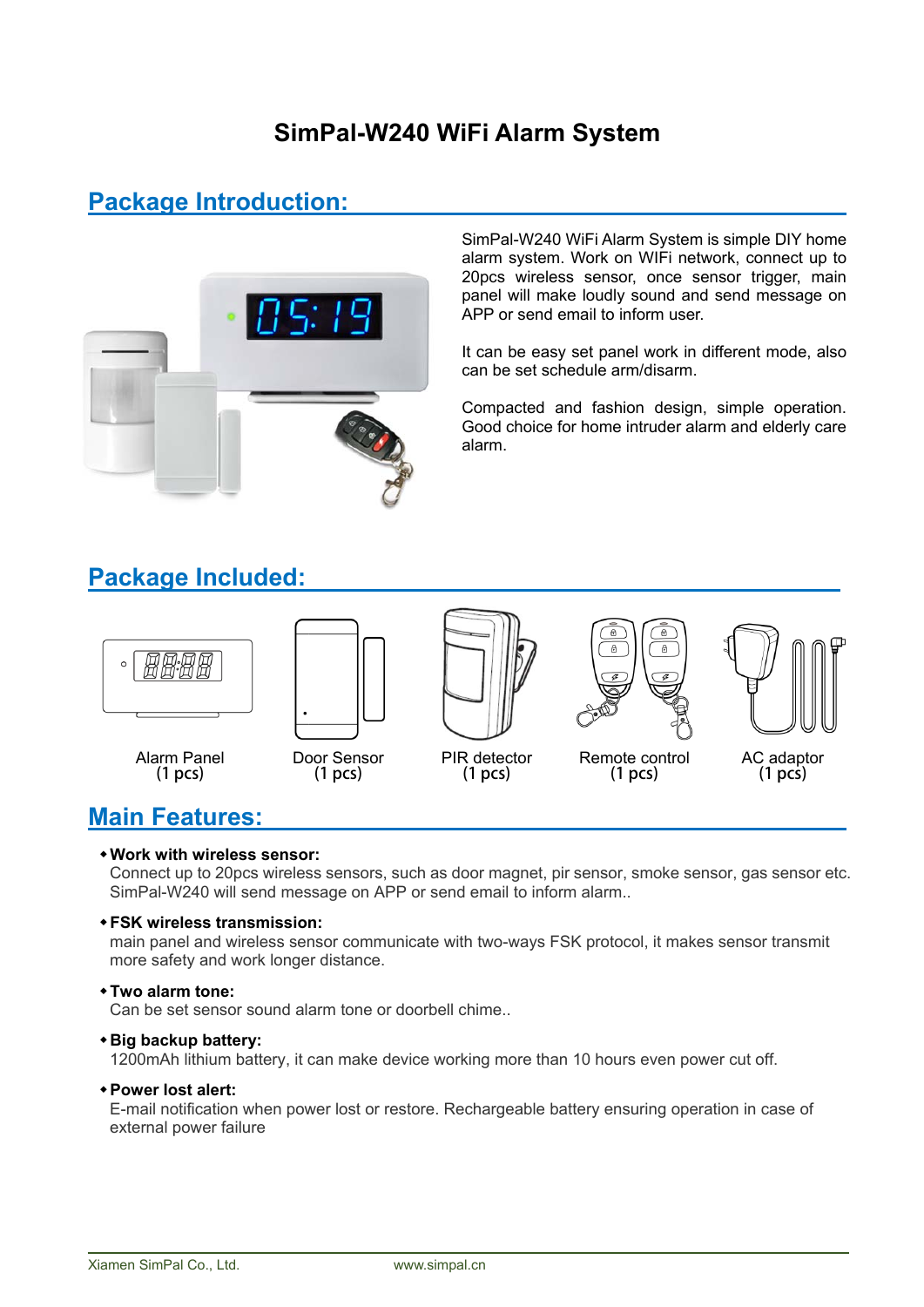## **Product structure:**



### **Sensor type:**

**Alarm sensor:** will trigger alarm sound when work in Home & Arm mode;  $\mathbf{L}$ 

**Emergency Sensor:** will trigger alarm sound in all working mode include Disarm, Arm, Home mode.



**Home sensor:** Will ignore when set in Home mode, only alarm in ARM mode.

## **Working mode and sound tone:**

| Sensor      | Alarm sensor | Home sensor | <b>Emergency sensor</b> |
|-------------|--------------|-------------|-------------------------|
| type        |              |             |                         |
| Mode        |              |             |                         |
| Arm mode    | Alarm        | Alarm       | Alarm                   |
| Home mode   | Alarm        |             | Alarm                   |
| Disarm mode |              |             | Alarm                   |